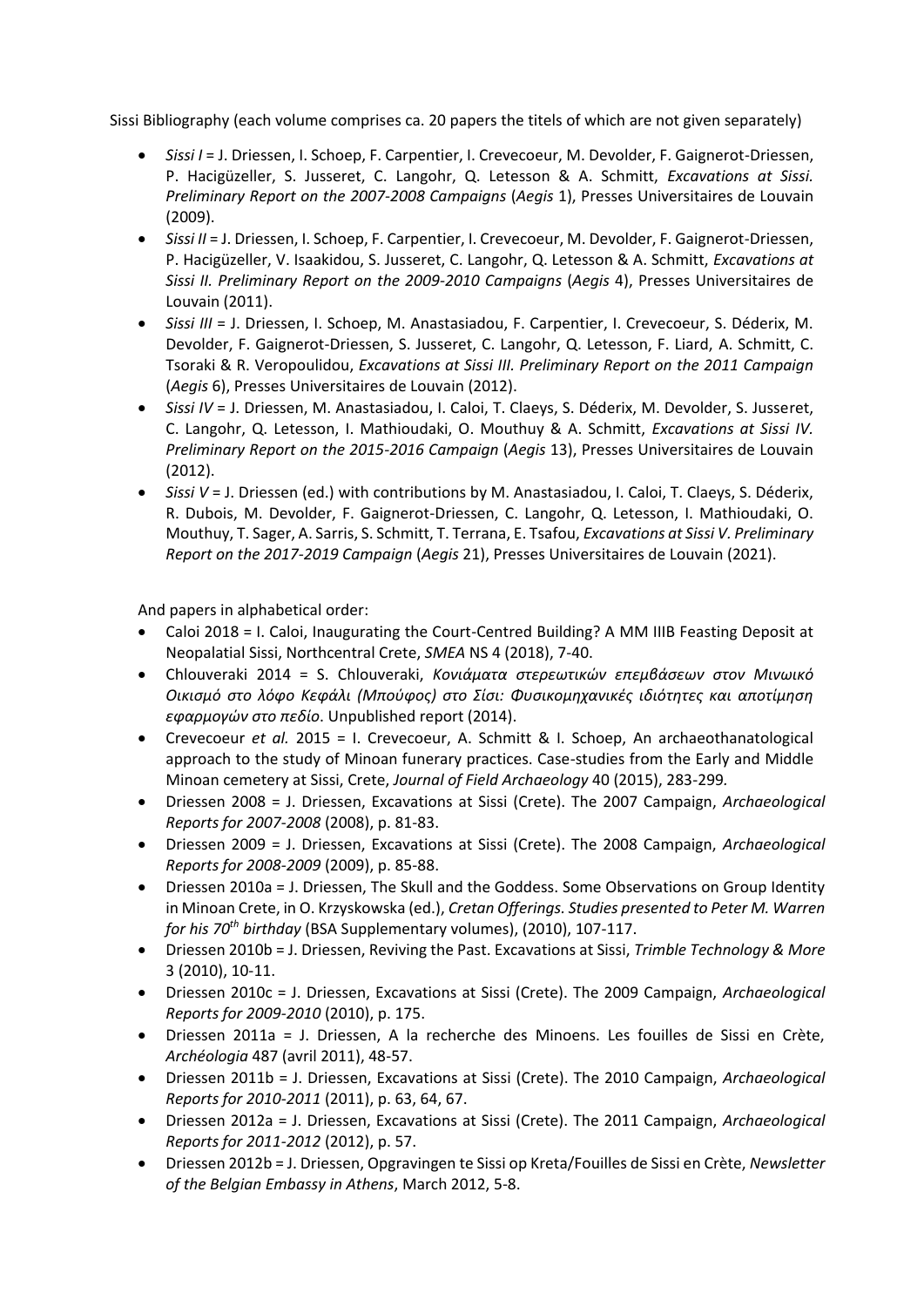- Driessen 2012c = J. Driessen, Ανασκαφές στο Σίσι 2007-2010, *AEK* 2, 81-88.
- Driessen 2013 = J. Driessen, Anaskafes sto Sissi, 2007-2010, *Archaiologiko Ergo Kritis* II, Rethymnon, 2013, 99-115.
- Driessen et al. 2013 = J. Driessen et al., Fouilles à Sissi en Crète. Les Campagnes de 2007-2008, *Revue des Archéologues, Historiens d'Art et Musicologues de l'UCL* 8 (2010) [2013], p. 32-54.
- Driessen 2017a = J. Driessen, A New Ceremonial Centre at Sissi (Nomos Lassithiou), *12th International Congress of Cretan Studies, Heraklion, 21-25 September 2016*, published online at [https://12iccs.proceedings.gr/el/proceedings/category/38/32/159](https://12iccs.proceedings.gr/el/proceedings/category/38/32/159%20in%202017) in 2017.
- Driessen 2017b = J. Driessen, Closing Deposits comprising stone figurines at Sissi?, in *Cycladic and Cycladicizing Figurines within their Archaeological Contexts*, edited by N. Stampolidis & P. Sotirakopoulou, Athens, 317-324.
- Driessen 2017c = J. Driessen, Understanding Minoan In-House Relationships on Late Bronze Age Crete, in edited by Q. Letesson & C. Knappett, Oxford (2017), 80-104.
- Driessen 2020 = J. Driessen, Νέες ανασκαφές στο Σίσι, 2015 2016, *AEK* 4 [2016], Rethymnon (2020), 541-550.
- Driessen 2021a = J. Driessen, Revisiting the Minoan Palaces: ritual commensality at Sissi, *Antiquity* 95(381) (2021), 686-704.
- Driessen 2021b = J. Driessen, Coping with a changed Mediterranean in the  $13<sup>th</sup>$  century BCE Cretan countryside: Evidence from Sissi, in *The Periphery of the Mycenaean World. Recent Discoveries and Research Results. Proceedings of the 3rd International Interdisciplinary Colloquium, Lamia 2018*, edited by E. Karantzali, Athens (2021), 711-722.
- Driessen 2021c = J. Driessen, Sarpedon, Das Sissi Archaeological Project, *Antike Welt* 21:1 (2021), 94-96.
- Driessen 2021d = J. Driessen, Η θεση Κεφαλι στο Σισι, *Αρχαιολογια & Τεχνες* 137, 62-73.
- Driessen in press = J. Driessen, Never-neverland under attack. Axis damage to Cretan antiquities, in A. Crisa & J. Bourgeois (eds), *Antiquities, Sites and Museums under Threat: Cultural Heritage and Communities in a State of War (1939-45)*, Brill, forthcoming.
- Driessen & Sarris 2020 = J. Driessen & A. Sarris, Archaeology and Geophysics in tandem on Crete, *Journal of Field Archaeology* 45(8) (2020), 571-587.
- Driessen & Gaignerot-Driessen in press = J. Driessen & F. Gaignerot-Driessen, Toppling the Domino. The Destruction of the Palace at Knossos and the Aegean Bronze Age Collapse, in P. Fischer & T. Bürge (eds), *The Collapse of the Bronze Age Civilisations in the Eastern Mediterranean. Proceedings of a workshop held at Göteborg, 29-30 January 2020*.
- Gaignerot-Driessen 2014 = F. Gaignerot-Driessen, Goddesses refusing to Appear? Reconsidering the LM III Figures with Upraised Arms, *American Journal of Archaeology* 118:2 (2014), 489-520.
- Gaignerot-Driessen & Driessen 2012 = F. Gaignerot-Driessen & J. Driessen, The Presence of Pumice in Late Minoan IIIB Levels at Sissi, Crete, in E. Mantzourani & P.P. Betancourt (eds.), *Philistor. Studies in honour of Kostis Davaras*, INSTAP Prehistoric Monographs, Philadelphia, 2012, 35-42.
- Hübner 2007 = C. Hübner, *Georadar Survey at Sissi,* Unpublished Technical Report (2007) Sissi Archaeological Project Archives.
- Isaakidou 2017 = V. Isaakidou, *Sissi: Report on animal bone study*, unpublished report (2017).
- Jusseret 2014 = S. Jusseret, A Neopalatial Court-centered Building at Sissi (Northeastern Crete)?, Paper read at the 115<sup>th</sup> AIA and APA Joint Annual Meeting, Chicago (Illinois, USA), 2-5 January 2014.
- Jusseret & Letesson 2012 = S. Jusseret and Q. Letesson, *Zone 6: architectural study campaign 2012 (9-27 July)*. Unpublished preliminary report
- Jusseret & Sintubin 2012 = S. Jusseret, M. Sintubin, All that Rubble leads to Trouble: Reassessing the Seismological Value of Archaeological Destruction layers in Minoan Crete and Beyond, *Seismological Research Letters* 83:4 (2012), 736-742.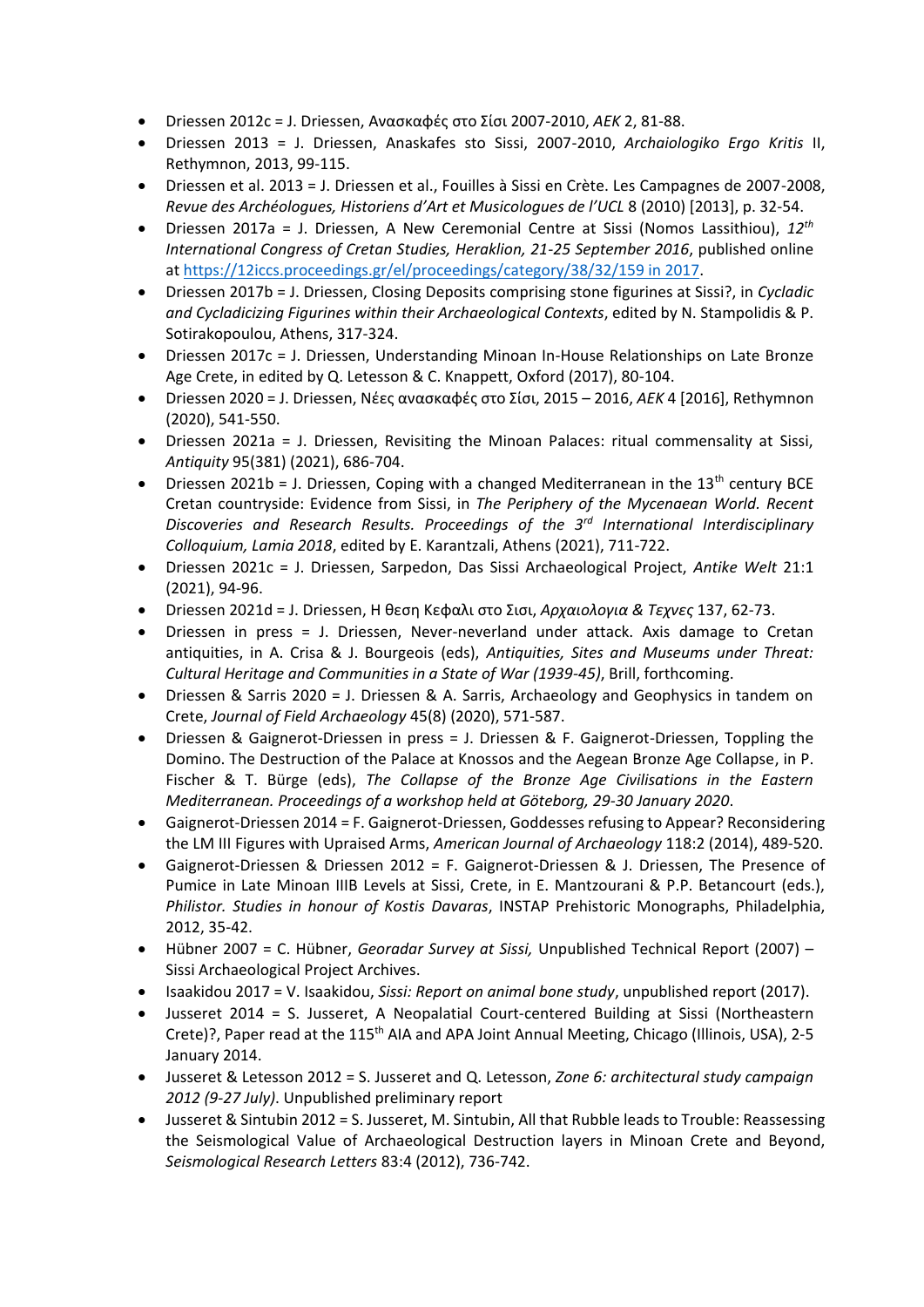- Jusseret et al. 2013 = S. Jusseret, C. Langohr, M. Sintubin, L'archéosismologie : un cadre conceptuel pour l'évaluation de l'origine sismique des couches de destruction archéologiques, in J. Driessen (ed.), *Destruction. Archaeological, Historical and Philological Perspectives*, Louvainla-Neuve, 2013, 183-202.
- Langohr 2017 = C. Langohr (ed.), How Long is a Century? Late Minoan IIIB Pottery. Relative [Chronology and Regional Differences \(Aegis 12\), Louvain-la-Neuve \(2017\).](https://www.academia.edu/35519765/C._Langohr_The_Late_Minoan_IIIB_Phase_on_Crete._The_State_of_Play_and_Future_Perspectives_in_C._Langohr_ed._How_Long_is_a_Century_Late_Minoan_IIIB_Pottery._Relative_Chronology_and_Regional_Differences_Aegis_12_Louvain-la-Neuve_2017_11-35)
- Langohr 2019 = C. Langohr, Living apart together. A ceramic analysis of Eastern Crete during the advanced Late Bronze Age, *Journal of Greek Archaeology* 4 (2019), 31-66.
- Langohr & Mathioudaki 2018 = C. Langohr & I. Mathioudaki, Ceramic traditions in Palatial Crete in the *longue durée*. Examining shifts in pottery consumption and production at Palatial Malia and non-palatial Sissi, *Paper presented at the 19th International Congress of Classical*  Archaeology, Cologne/Bonn, 22-26<sup>th</sup> May 2018.
- Langohr & Mathioudaki 2019 = C. Langohr & I. Mathioudaki, Comparing ceramic data proposing synchronisms: Neopalatial pottery sequences from Malia (Area Pi) and Sissi and their relation to other Minoan sites, *Minoan Seminar, Archaeological Society at Athens, 24th May 2019.*
- Liard 2013 = F. Liard, The Richard Seager Fellowship, dans *Kentro. The Newsletter of the INSTAP Study center for East Crete*, vol. 16, 2013, 18-19.
- Liard 2015 = F. Liard, People and things: Ceramic petrography as a means for exploring the hidden workings of local communities in Postpalatial Crete, in *Invisible Cultures. Historical and Archaeological Perspectives. Proceedings of the Conference held at the Universita degli Stidu di Trento in March 2013,* edited by F. Carrer & V. Gheller, Cambridge (2015), 241-269.
- Liard 2016 = F. Liard, Mineral resources, potting techniques and social identities at Late Bronze Age Sissi, Crete, poster at the *2016 Physis. Natural Environment and human interaction in the Prehistoric Aegean (14th International Aegean Conference).*
- Liard 2018 = F. Liard, Production and trade of pottery in the so-called 'South Coast' fabric in Bronze Age Crete: Current interpretations and recent findings at Malia, northern Lassithi, Journal of Archaeological Science: Reports 2018,
- Liard 2019 = F. Liard, Pottery Traditions in Northeastern Crete After the Fall of the Minoan Palatial Systems: A Petrographic Approach at Malia and Sissi, *AJA* 123:2 (2019), 169-212.
- Mathioudaki in prep. = I. Mathioudaki, *The Neopalatial pottery sequence of the settlement of Sissi* (Peeters, Leuven).
- Nafplioti *et al*. 2021 = A. Nafplioti, J. Driessen, A. Schmitt & I. Crevecoeur, Mobile (after-) lifeways: people at pre-and protopalatial Sissi, *Journal of Archaeological Science: Reports* 35 (2021), [https://doi.org/10.1016/j.jasrep.2020.102718.](https://doi.org/10.1016/j.jasrep.2020.102718)
- Sarris *et al.* 2017 = A. Sarris, M. Manataki, S. Déderix & J. Driessen, Revealing the structural details of the Minoan Settlement of Sissi, eastern Crete, through geophysical investigations, in 12<sup>th</sup> International Conference of Archaeological Prospection, 12<sup>th</sup> -17<sup>th</sup> September 2017, edited by B. Jennings, C. Gaffney, T. Sparrow & S. Gaffney, Archaeopress, Oxford (2017), 206-208.
- Schmitt *et al*. 2013 = A. Schmitt, I. Crevecoeur, A. Gilon & I. Schoep, Apparition des inhumations individuelles en pithos à l'Âge du Bronze en Crète: reflet d'une mutation sociale ?, in J. Jaubert, N. Fourment et P. Depaepe (eds), *Transitions, rupture et continuité durant la préhistoire*, XXVIIe congrès préhistorique de France – Bordeaux-Les Eyzies, 31 mai-5 juin 2010, Société Préhistorique Française, Paris, 2013, 1-14.
- Schoep 2018 = I. Schoep, The House tomb in Context: Assessing Mortuary Behaviour in Northeast Crete, in I. Papadatos & M. Relaki (eds), *From the Foundationsto the Legacy of Minoan Society. Studies in honour of K. Branigan*, Oxbow, Oxford, 167-189.
- Schoep & Tomkins 2016 = I. Schoep, P. Tomkins, 'Death is not the end'. Tracing the manipulation of bodies and other materials in the Early and Middle Minoan Cemetery at Sissi, in M. Boyd & A. Dakouri-Hild (eds.), Staging Death: Funerary Performance, Architecture and Landscape in the Ancient Mediterranean, Cambridge University Press, 227-251.